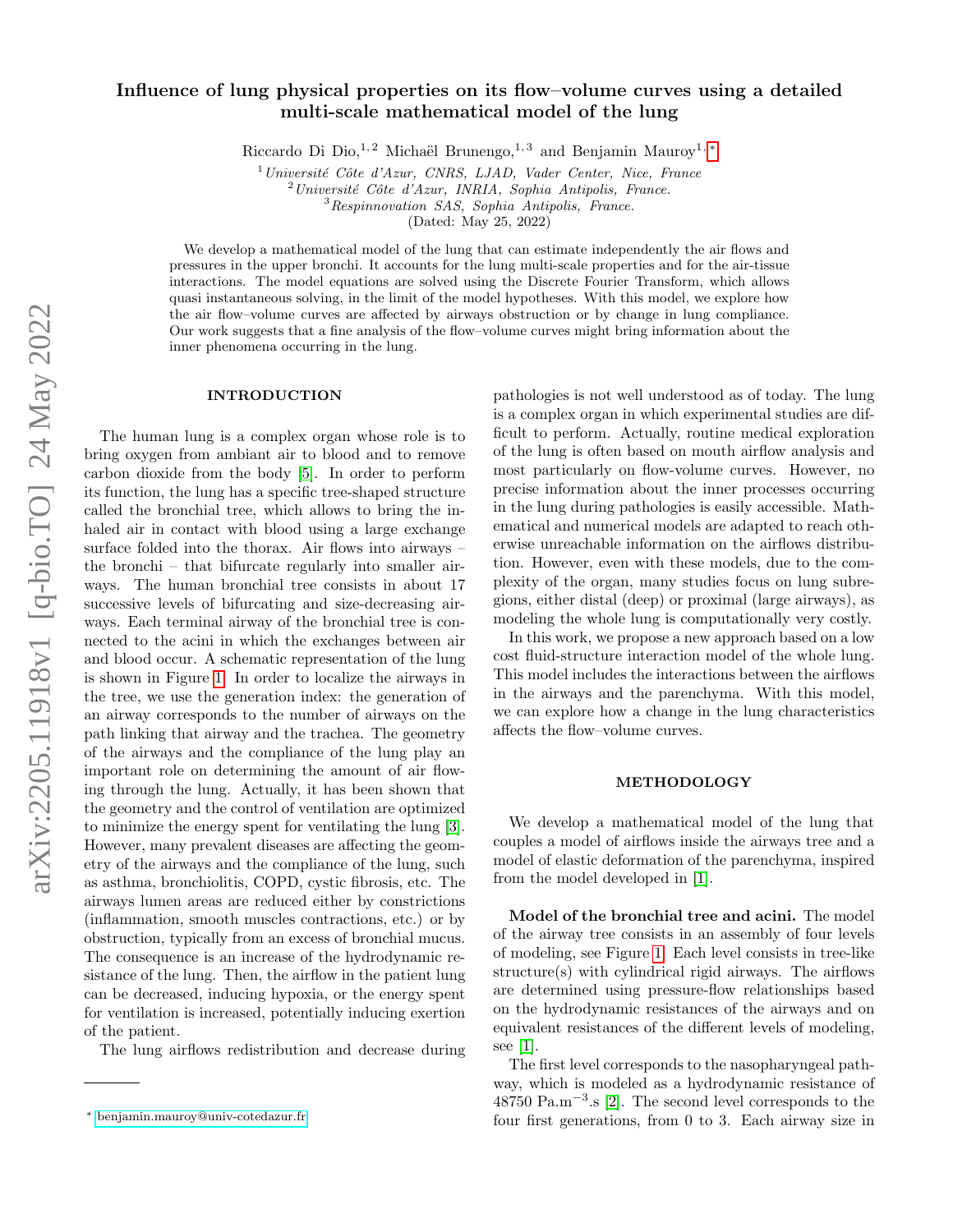

<span id="page-1-0"></span>FIG. 1. A: Schematic representation of the lung and of the model used in this work. The bronchial tree is divided into four levels of modelling. B: The parenchyma is modeled as two elastic mediums  $\Omega_1$  and  $\Omega_2$  corresponding to the right and left lung. Each domain  $\Omega_i$  is divided into four regions  $(\Omega_{2(i-1)+j})_{j=1,\ldots,4}$  adapted to the lung lobes or sub-lobes in terms of localisation and volumes. Full lines divide the lobes, while dashed lines divide sub-lobes (RUL: right upper lobe; RML: right medium lobe; RLL: right lower lobe; LUL: left upper lobe; LLL: left lower lobe). Each regions is fed by a terminal branch form the second level of modeling of the bronchial tree.

this level comes from Raabe et al. data [\[4\]](#page-3-4). The trachea is modeled as the single airway from generation 0 and is connected to the nasopharyngeal pathway. The hydrodynamic resistance of the airways are corrected with an ad-hoc factor that accounts for inertial effects in the airways. It is calibrated so that the hydrodynamic resistance of the whole model of the lung fits the physiological value at rest [\[1\]](#page-3-2). The pressures-flows equations of the airways are solved using a resistance matrix, see [\[1\]](#page-3-2). The third level corresponds to the generations five to sixteen. These levels of the bronchial tree are modeled using a symmetric bifurcating tree as Weibel's model A [\[5\]](#page-3-0). At each bifurcation, the size of the airways decreases by a factor  $h_b = \left(\frac{1}{2}\right)^{\frac{1}{3}} \approx 0.79$ . Each terminal airways of the second level is connected to two trees of the third level. The influence on the airflows of the resulting tree is represented by the equivalent resistance of the tree. The fourth level of modeling corresponds to the acini and is similar to the third level, except that the reduction factor at bifurcations is now  $h_{\text{ac}} = 1$  [\[3\]](#page-3-1). Each terminal airways of the third level is connected to two trees of the fourth level.

All the levels are coupled together using pressure-flow relationships and airflows conservation. In the second level, the air pressures and flows depend on each airway. Since the airway tree models of the third and fourth levels are based on symmetric bifurcations, the air pressures and flows in a subtree of these levels depend only on the generation index and on the second level terminal branch to which the subtree is connected. Given a distribution of airflows  $F = (F_k)_{k=1,\dots,8}$  in the terminal airways of the second level, this model allows to compute the air pressure  $p = (p_k)_{k=1,\dots,8}$  inside the terminal branches of the acini using the resistance matrix R resulting from our model:  $p = RF$ .

Model of the parenchyma. We consider that the parenchyma is decomposed into two domains  $\Omega_1$  and  $\Omega_2$ corresponding to the left lung (LL) and the right lung (RL). Each of the domain  $\Omega_i$  is divided into four regions  $(A_{2(i-1)+j})_{j=1,\ldots,4}$ , for a total of eight regions for the whole lung. Each region is considered as a lung lobe or sub-lobe and is connected to one of the terminal branch of the second level of modeling. The volume of each region is then determined by identifying which lung lobe the corresponding terminal branch is feeding in Raabe et al. data. Lung lobes volume are gathered from [\[6\]](#page-3-5). The volume of sub-lobes are assumed to be half the volume of the corresponding lobe.

Both the left and right lungs are assumed to deform only along the vertical axis  $x$ , see Figure [1B](#page-1-0) and to have a section perpendicular to that axis of  $S_1$  and  $S_2$ .

Denoting  $\lambda$  = 1800 Pa and  $\mu$  = 450 Pa the lamé coefficient of the lung parenchyma [\[1\]](#page-3-2), the stress–strain relationship in  $A_{2(i-1)+j}$  is  $\sigma(u_i) = \lambda \text{Tr}(\epsilon(u_i))I + 2\mu \epsilon(u_i) - p_{2(i-1)+j}I$  [\[1\]](#page-3-2) where  $p = \mathcal{R}F$ . The flow  $F_k$  in  $A_k$  is the rate of change of the volume of  $A_k$  assuming small deformations, i.e.  $F_k = -S_i \int_{A_k} \text{div} \left( \frac{\partial u_i}{\partial t} \right) dx$  with  $i = \lfloor (k-1)/4 \rfloor + 1$ . We assume that the  $A_i$  are fixed in  $x = 0$  and submitted to the same periodic pressure  $P(t)$  mimicking the ventilation muscle action in  $x = L_i$  [\[1\]](#page-3-2), see Figure [1B](#page-1-0).

Model resolution. The model resolution is based on two steps. First, since the equations are unidimensional in space, we could derive an analytical solution for any applied pressure  $P(t)$  of the form  $P(t) = A \cos(\omega t) +$  $B\sin(\omega t)$  [\[1\]](#page-3-2). Second, the equations of the model are linear relatively to the pressure signal  $P(t)$ . Thus, we use a sampled version of  $P(t)$ , typically with 128 time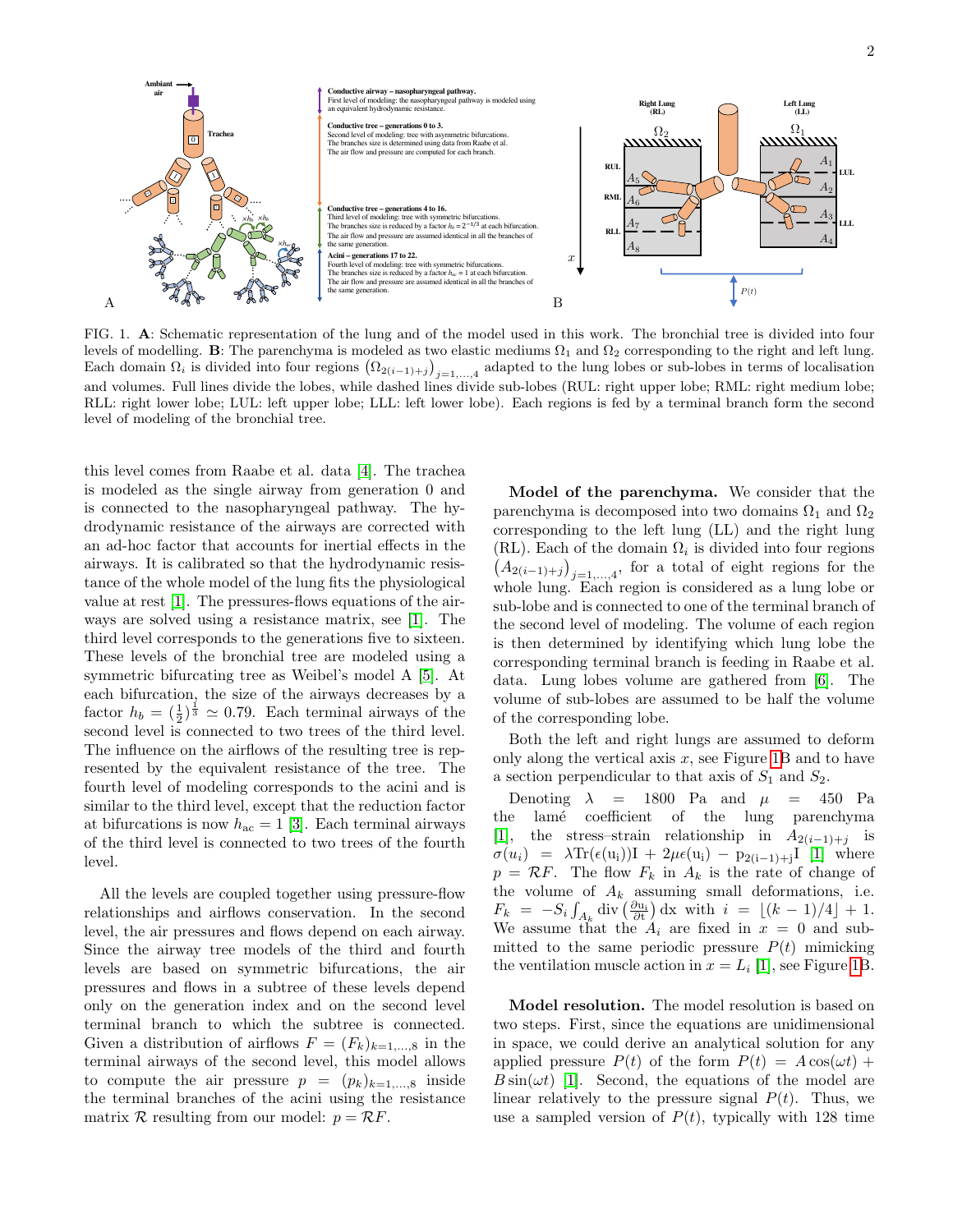

<span id="page-2-0"></span>FIG. 2. Flow–volume curves predicted by our model for a set of scenarios. Not only are the amplitudes of pressures and volumes affected, but also the shapes of the curves.

points for a ventilation cycle. We decompose the sampled  $P(t)$  with the Discrete Fourier Transform (DFT) using the Fast Fourier Transform algorithm. Then, we can solve analytically the model equation for each frequency component of the DFT, which is in the form  $A\cos(\omega t) + B\sin(\omega t)$ . This step can also benefit of parallel computing, as each component can be computed separately. Indeed, if the number of generations of the second level is n, then the matrix  $R$  is a full matrix of size  $2^{n-1} \times 2^{n-1}$ . This matrix has to be inverted in order to solve the model equations. Finally, the last step is to reconstruct the full solution by adding the contribution of each frequency.

Hence, the computing cost for solving the model equations remains in general very low if the number of generations of the second level of modeling is not too large, as in the study made in this work  $(n = 4)$ . We solved the system using the software GNU Octave.

## RESULTS AND CONCLUSIONS

Our model is able to explore a wide range of scenarios, either in terms of change in compliance or in terms of obstruction of the airways. These scenarios should remain close to normal ventilation as our model assumes linear elasticity and has been calibrated to mimic normal ventilation.

In order to mimic routine clinical functional exploration, we tested how the flow–volume curves were affected by the scenarios. Our results suggest that not only are the amplitudes of flows and volumes affected, but also the shapes of the flow–volume curves. Several scenarios are plotted in Figure [2,](#page-2-0) where positive air flows indicate expiration and negative air flows indicate inspiration. In our model, inspiration is active, i.e. driven by muscles, while expiration is passive, i.e. driven by the elastic recoil of the parenchyma. As a consequence, inspiration and expiration are not symmetrical in time, as shown in Figure [2.](#page-2-0)

This induces that inspiration and expiration do not respond identically to a change in the model parameters. For example, a change in compliance does not affect much the flow–volume curve at the end of expiration and start of inspiration, while an obstruction does. Similarly, the obstruction of an airway of generation 2 of 50% of its diameter leads to a different response on the flow–volume curve depending on whether it is the airway feeding the left or the right lung. The obstruction of the airway feeding the left lung induces a strong change in the shape of the flow–volume curve during expiration. This airway is smaller than the one feeding the right lung, hence it is more sensible to an obstruction. More generally, the two airways have different geometries and feed regions with